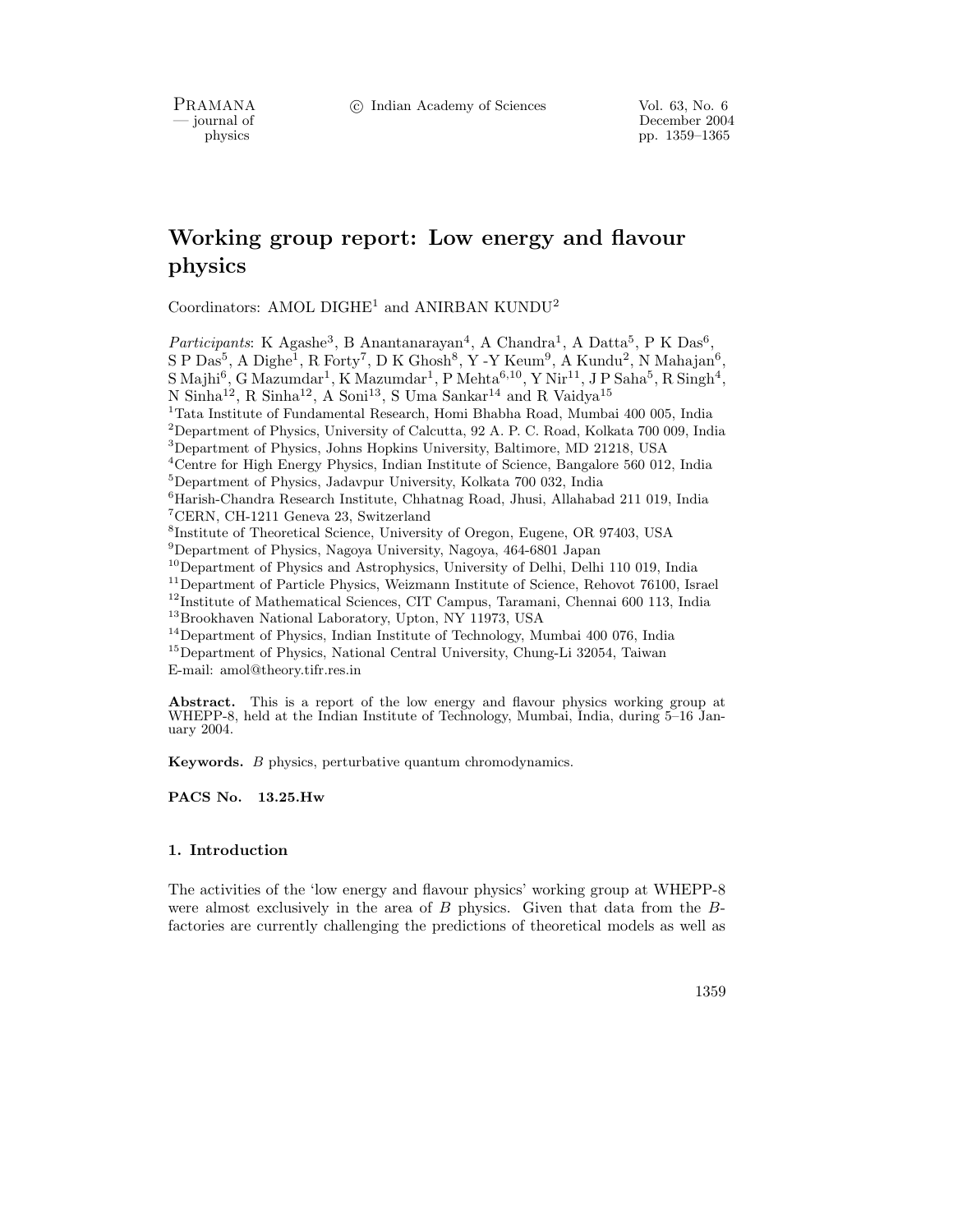offering teasing hints of physics beyond the standard model, this should not be surprising.

There were four plenary talks, starting with 'CP violation: a new era' by Y Nir, which presented the current status of our understanding of charge-parity violation in the quark sector. This was followed by ' $B_s$  physics at LHCb' by R Forty and 'Improved searches for new physics at a super- $B$  factory' by A Soni, which discussed future experiments focussed on the study of  $B$  mesons and pointed out the decay modes that have the potential of revealing new physics. Y-Y Keum, in his talk on 'Charmless hadronic decays of B mesons', described the pQCD approach to calculate the hadronic decay rates more reliably. All these talks are published in these proceedings.

In addition, there were five working group talks:

- Nita Sinha:  $B \to V_1 V_2$  decays and new physics,
- Kaustubh Agashe: Flavour physics from Randall–Sundrum model,
- Amarjit Soni:  $\varepsilon'/\varepsilon$  on and off the lattice,
- Yong-Yeon Keum: Rare B decays from perturbative QCD,
- Rishikesh Vaidya: Radiative  $B$  decays from  $R$ -parity violating supersymmetry.

A special mention must be made of the series of informal lectures by Y-Y Keum on using the techniques of perturbative QCD to compute the  $B$  meson decay amplitudes. With the B factories coming up with more and more accurate measurements of the decay rates of  $B$  mesons to various final states, the naive factorization is no longer sufficient to explain all the data and QCD corrections have to be taken into account. Y-Y Keum went painstakingly over the nittygritties of the pQCD approach that calculates the non-leptonic decay amplitudes including the long-distance contributions. There were three lectures that lasted for over seven hours, and were attended by a number of participants.

A brief review of the problems discussed during the workshop follows.

# 2. Model-independent study of  $B \to \eta K$  modes

# A Dighe, A Kundu, J P Saha, A Soni and S Uma Sankar

The mixing-induced CP asymmetry  $A_{\text{CP}}^{\text{mix}}$  in  $B_d \to J/\psi K_S$  mode is  $\sin(2\beta)$ , which has been measured with a precision of about 5%. The two experiments BaBar and Belle are in perfect agreement, and the results from all charmonium modes are consistent with each other. This is no surprise, since this decay is dominated by the  $b \to c\bar{c}s$  tree amplitude, and the penguin amplitude that comes with a different weak phase makes a negligible contribution.

The asymmetry  $A_{\rm CP}^{\rm mix}$  measured in the mode  $B_d \to \phi K_S$  should also be  $\sin(2\beta)$  in SM. However, the current average is almost  $3\sigma$  away from the  $B_d \to J/\psi K_S$  value [1]. If this discrepancy is indeed real, it cannot be accounted for just by uncertainties in the theoretical models. All the models (naive factorization, QCD factorization,

1360 Pramana – J. Phys., Vol. 63, No. 6, December 2004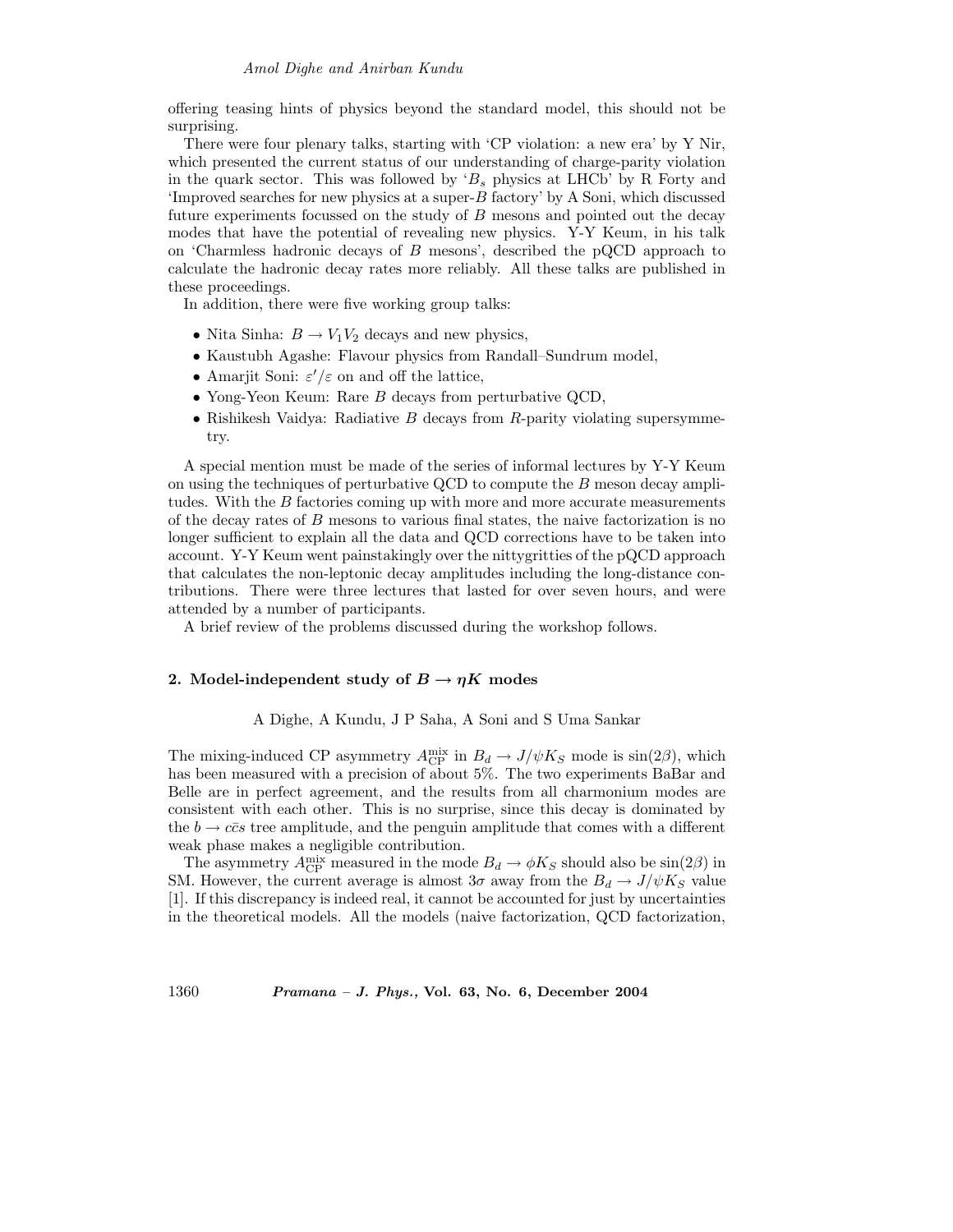perturbative QCD) predict the penguin  $b \rightarrow s\bar{s}s$  contribution to be overwhelmingly dominant over the tree one, and therefore predict the mixing-induced CP asymmetry to be equal to  $sin(2\beta)$ .

The measurements of this quantity in BaBar and Belle have large errors and still are almost incompatible. So it is premature to conclude that the above is any evidence for physics beyond SM. However, if the anomaly persists, it would become important to check if it is indeed due to some new physics, or due to our lack of understanding of the penguin dynamics.

It is the relative magnitudes of tree and penguin amplitudes in the decay that determine how different  $A_{\rm CP}^{\rm mix}$  can be from  $\sin(2\beta)$ . Hence it is worthwhile to look at the ratio of these magnitudes in related decays. In this context, we consider the decay channels  $B^0(B^+) \to \eta^{(')} K^{0(*)}(K^{+(*)})$ , and specifically the decay  $B^0 \to \eta^{'} K^0$ . The amplitude of this decay can be written in general as the sum of a 'tree' and a 'penguin' amplitude. A 'tree' amplitude here is just a term that is associated with the weak phase  $Arg(V_{ub}^*V_{us}) = -\gamma$  and a 'penguin' amplitude is the one which comes with the weak phase  $\text{Arg}(V_{tb}^*V_{ts}) = \pi$ . The net amplitude is

$$
A(\overline{B}^0 \to \eta' \overline{K}^0) = T e^{-i\gamma} e^{i\delta_T} + P e^{i\delta_P} e^{i\pi} = P e^{i\delta_P} (-1 + r e^{-i\gamma} e^{-i\delta}), \quad (1)
$$

where  $r \equiv |T/P|$ , and the strong phase difference is  $\delta \equiv \delta_P - \delta_T$ . The ratio r is expected to be  $\ll 0.1$  in almost all theoretical models. The strong phase difference  $\delta$  is also expected to be small from colour transparency arguments. The CP asymmetries are given by

$$
A_{\rm CP}^{\rm dir} = \frac{1 - R^2}{1 + R^2}, \quad A_{\rm CP}^{\rm mix} = \frac{2R}{1 + R^2} \sin 2(\beta + \zeta), \tag{2}
$$

where R and  $\zeta$  are functions of r,  $\gamma$  and  $\delta$  through

$$
Re^{-2i\zeta} \equiv \frac{\langle \eta' \bar{K^0} | \bar{B^0} \rangle}{\langle \eta' K^0 | B^0 \rangle}.
$$
 (3)

The CP asymmetry data provides a correlation between the ratio of the tree and the penguin amplitudes and the weak phase  $\gamma$ , whereas the branching ratio gives the absolute value of the amplitudes. We show in figure 1 the constraints on the four unknowns  $T, r, \gamma, \delta$  in terms of three observables, the branching ratio,  $A_{\rm CP}^{\rm dir}$ , and  $A_{\rm CP}^{\rm mix}$ , taking into account the best-fit values [1] and  $1\sigma$  error bars. We vary r between 0 and +1,  $\gamma$  between 0 and  $\pi$ , and  $\delta$  between  $-\pi$  and  $\pi$  with a uniform distribution. The SM value of  $\sin(2\beta)$  is taken to be the average obtained from the charmonium modes, since such a value is also independently supported from the SM fit.

It is clear that r needs to be at least  $\sim$ 0.1, and even greater if the value of  $\gamma$  is away from  $\pi/2$ . Thus, the  $B^0 \to \eta' K^0$  mode independently suggests that there is a significant 'tree pollution'. The measurement of  $A_{\rm CP}^{\rm mix}$  also gives a lower bound on  $r$ . On the other hand, the direct CP measurement data demand that the strong phase  $\delta$  be small: at larger values of  $\delta$  the allowed parameter space shrinks, as can be seen from figure 1. The interference between the tree and penguin amplitude gives rise to two solutions for T for a single value of  $r$ , as the right-hand panel shows. However, the lower branch becomes disallowed as  $\delta$  goes away from zero.

 $Pramana - J. Phys., Vol. 63, No. 6, December 2004  $1361$$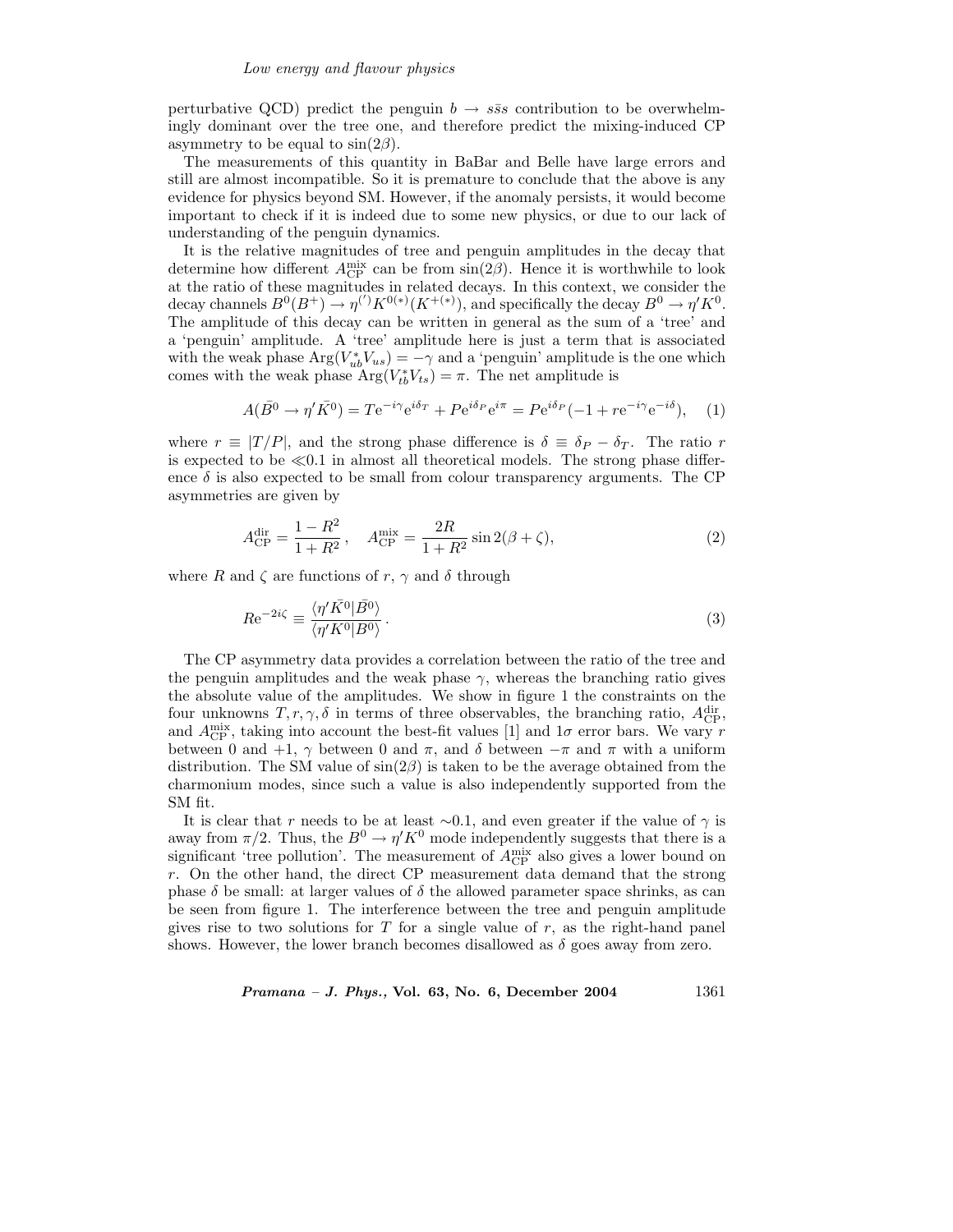

Figure 1. The values of  $r, \gamma$  and T allowed at  $1\sigma$  with the current data. Black dots denote the allowed values with  $\delta = 0$ , Grey circles denote the allowed values with  $\delta = \pi/12$ .

The analysis can be further improved by including the data from  $B^+ \to \eta^{(')} K^+$ and  $B \to \eta^{(')} K^*$ . Since the experimental errors are large at this stage, the above observations are just indicative, but with more data, strong limits can be put on the parameters r,  $\gamma$  and  $\delta$ . This may provide a hint towards the solution of the  $\phi K_S$ anomaly, if it persists.

# 3. New physics contributions to  $b \rightarrow s$  penguins

# P K Das, Y-Y Keum, A Kundu, K Mazumdar, Y Nir, J P Saha, N Sinha and R Sinha

Although the rate of the radiative inclusive decay  $b \to s\gamma$  as well as its exclusive counterpart is in complete agreement with the SM predictions, measurements of  $b \rightarrow s$  penguins in exclusive hadronic channels still pose problems for theoretical models. The anomaly observed in the indirect CP asymmetry in  $B \to \phi K_S$  is one such example. There also seems to be an abnormally large electroweak penguin contribution in  $B \to \pi K$  channels. If all these anomalies are related to the same source, viz. some new physics in the  $b \to s$  penguin, then we can try to determine the nature of this new physics by studying various channels that involve this diagram.

This project initiated the process of listing all possible new physics operators for the four-Fermi decay  $b \to s\bar{s}s$ , and examining the correlated signals in other channels. Obviously, the signals will be different for different Lorentz structures. For example, an operator of the form  $(\bar{s}\gamma_\mu\gamma_5 s)(\bar{s}\gamma^\mu b)$  should contribute to  $B \to$  $\eta' K_S$  but not to  $B \to \phi K_S$ , whereas if the operator were  $V \otimes V$  instead of  $A \otimes V$ , it is the  $\phi K_S$  channel that will be affected. This list goes on, and one can add operators of the form  $(V - A) \otimes (V + A)$ ,  $(V + A) \otimes (V - A)$ , etc.

1362 Pramana – J. Phys., Vol. 63, No. 6, December 2004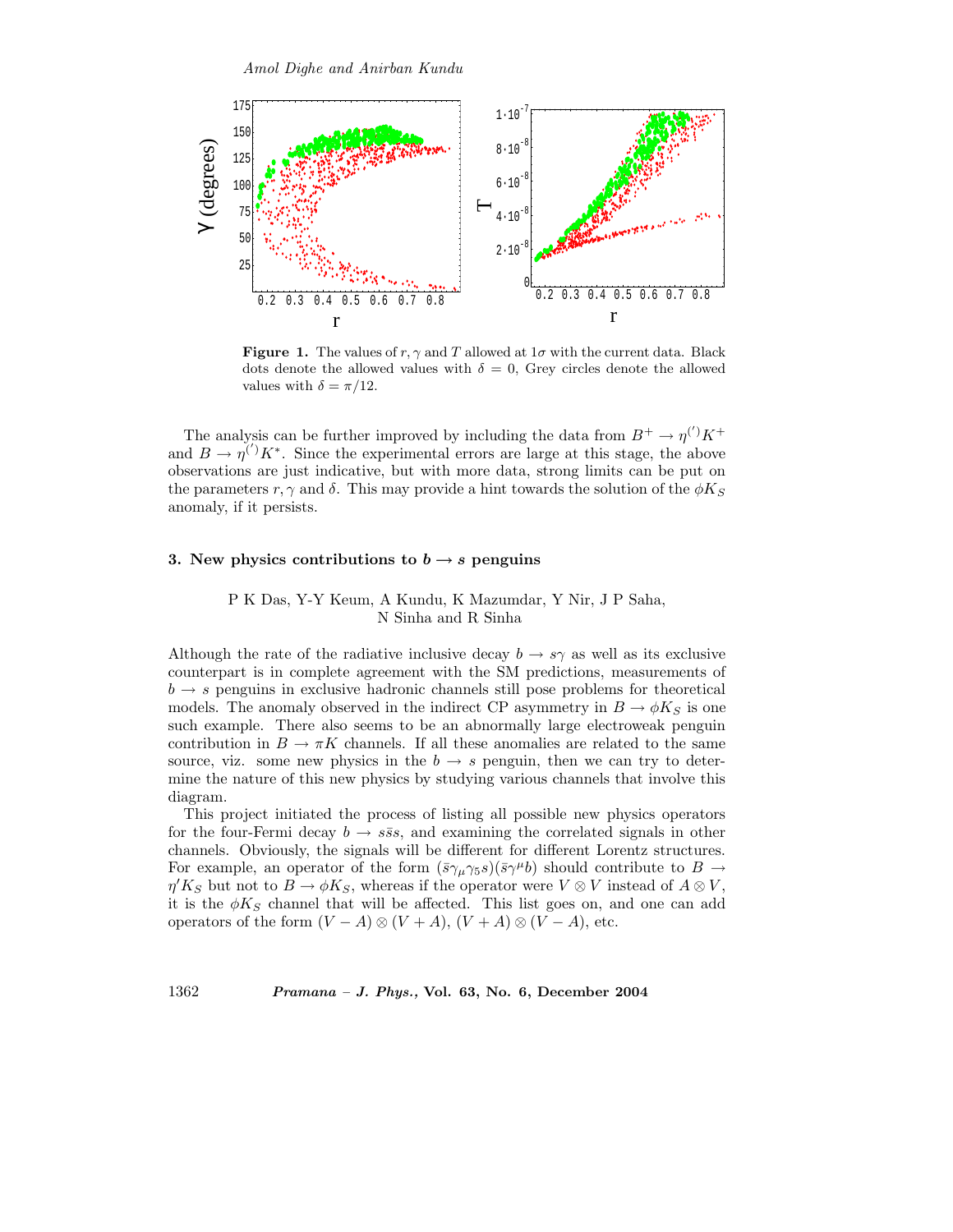The task is as follows:

- Survey all possible excitations in the final state  $PP$ ,  $PV$ , and  $VV$  channels to check which ones are affected by this new physics.
- Study the effects in the  $B_s$  system, in particular on channels like  $J/\psi \phi$  and  $\phi\phi$  and the angular distributions of their eventual decay products.
- Estimate how the determination of  $\gamma$  is affected for channels like  $B_s \to$  $K^+K^-$ ,  $B_s \to D_s^+D_s^-$ , etc. and look for any correlations.

#### 4. pQCD for calculating B decay amplitudes

R Vaidya, R Singh, J P Saha, S Majhi, N Mahajan, Y-Y Keum, A Dighe and S P Das

The increasing accuracy of measurements at the B factories has brought new challenges for the theory trying to explain these results. It is now an accepted fact that the naive factorization approach, which seemed very successful in explaining most of the decays previously, receives large corrections. In the past couple of years, estimation of these so-called 'non-factorizable' sub-leading corrections has been one of the main focal points of intense activity. In this direction, two main approaches have been employed, QCD factorization [2] and the perturbative QCD (pQCD) approach [3,4].

In the naive factorization approach, the amplitude for a typical decay process involving two mesons in the final state is assumed to be the convolution of the respective hadron wave functions with the perturbative hard decay kernel, assuming that there are no gluon exchanges between the final state hadrons. The wave functions and various form factors are the non-perturbative inputs obtained from lattice or sum rule methods. The QCD factorization method includes the nonfactorizable corrections arising due to gluonic exchanges between the final state hadrons as well, but the form factors are still treated as non-perturbative inputs and therefore universal in character. The pQCD approach, in contrast, advocates the idea that form factors can be reliably computed in perturbation theory and only the wave functions/parton distribution amplitudes are the basic non-perturbative inputs.

The amplitude in pQCD can be symbolically expressed as [5]

$$
A \sim C(t) \times H(t) \times \Phi(x) \times \exp\left[-s(P, b) - 2 \int_{1/b}^{t} \frac{d\mu}{\mu} \gamma_q(\alpha_s(\mu))\right], \qquad (4)
$$

where t is the factorized scale in the hard part  $H(t)$  that is perturbatively calculable,  $C(t)$  are Wilson coefficients, and  $\Phi(x)$  are meson light cone distribution amplitudes. The 'Sudakov form factor'  $\exp[-s(P, b)]$  arises from the resummation of terms involving  $\log^2(bP)$  where P is the dominant light cone component of the meson momentum and  $1/b$  is the transverse momentum below which the dynamics is completely non-perturbative. This takes care of the suppression of long-distance contribution near the end-point  $1/b \sim \Lambda_{\rm QCD}$ . The infra-red divergence appearing

 $Pramana - J. Phys., Vol. 63, No. 6, December 2004  $1363$$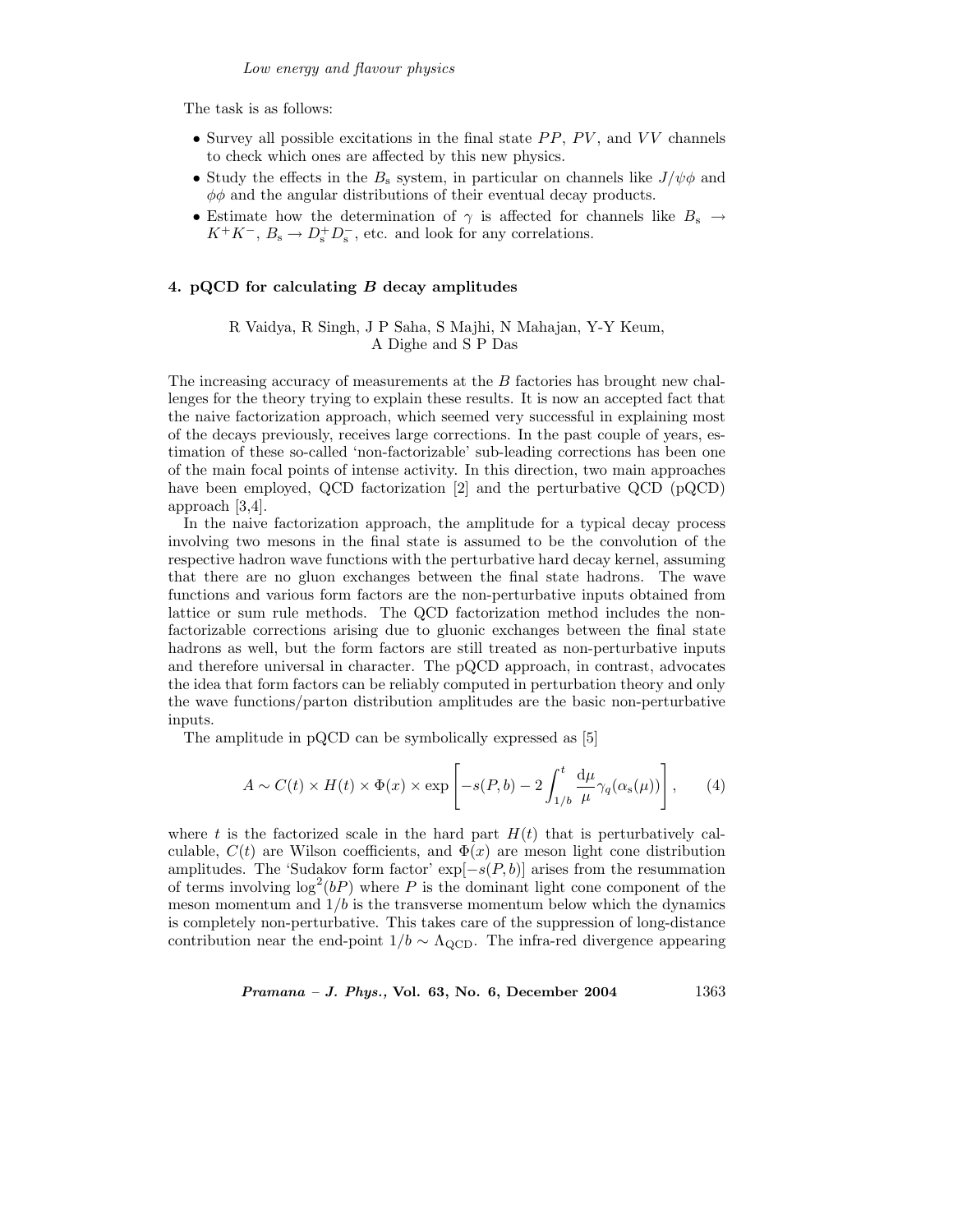at low momentum fraction x from terms involving  $\log^2(1/x)$  is taken care of by the so-called 'threshold resummation', which introduces a universal 'Sudakov factor' that is absorbed in the wave function. With these two end-point behaviours taken care of, the physical quantities calculated turn out to be finite.

The pQCD approach thus can calculate form factors of the type  $B \to P, V$ . It also generates the strong phases in a manner different from the other methods. The method has been applied to many channels and the results for the rates, form factors and various asymmetries in the  $B \to PP$  modes are very encouraging [5]. The absolute reliability of the approach is an open question and the best way is to use this method to calculate quantities that can be measured experimentally.

During the second week of the workshop, Y-Y Keum readily agreed to give a couple of informal lectures, elaborating on various technical points and computational details. In particular, it was demonstrated how to get strong phases in this approach. Using the decay mode  $B \to K\pi$  as an example, various aspects of the pQCD approach were outlined in great detail.

It was planned to investigate  $B_s \to J/\psi \phi$  and  $B_s \to \phi \phi$  modes, calculate the helicity amplitudes involved, and study the angular correlations and CP asymmetries. These modes are crucial for the measurement of lifetime difference  $\Delta\Gamma_s$  and the weak phase  $\beta_s$ , and statistically significant amount of data from these modes is expected to be available within the next few years.

#### 5.  $\Delta\Gamma/\Gamma$  and CPT violating observables in neutral B systems

## A Datta, A Dighe, R Forty, A Kundu, G Majumdar and K Mazumdar

In both the  $B_s-\bar{B}_s$  as well as  $B_d-\bar{B}_d$  systems, the mass eigenstates have slightly different lifetimes. In the  $B_s$  system, the theoretical estimation of  $(\Delta \Gamma/\Gamma)_s$  is roughly  $0.09 \pm 0.04$  [6] whereas the experimental upper limit is 0.29. The measurement of  $(\Delta \Gamma/\Gamma)$ <sub>s</sub> is already being attempted at CDF and DØ, through the lifetimes of decays like  $B_s \to J/\psi \phi, J/\psi \eta'$ . The prospects of measuring  $(\Delta \Gamma/\Gamma)_s$  at LHC have already been studied in detail [7].

In the  $B_d$  system, the lifetime difference should be much smaller: the theoretical estimation is  $(\Delta \Gamma/\Gamma)_d \approx (0.3 \pm 0.1)\%$  [8], and the measurement is beyond the ability of the current experiments. The feasibility studies of measurement of  $(\Delta\Gamma/\Gamma)_d$  at B-factories indicate that a limit of  $(\Delta \Gamma/\Gamma)_d < 2\%$  may be possible at BaBar or Belle with 500 fb<sup>-1</sup> [9], but one needs super- $\overrightarrow{B}$  factories for an actual measurement. The most promising method for this would be the measurement of the difference of 'effective' lifetimes of the self-tagging decays and the decays to CP eigenstates without direct CP violation. The ratio of the two lifetimes  $\tau_{SL}$  and  $\tau_{CP\pm}$  is

$$
\frac{\tau_{\rm SL}}{\tau_{\rm CP\pm}} = 1 \pm \frac{\cos(2\beta)}{2} \frac{\Delta \Gamma}{\Gamma_d} + \mathcal{O}\left[ (\Delta \Gamma / \Gamma_d)^2 \right]. \tag{5}
$$

The measurement of these two lifetimes to an accuracy of better than 0.2% should be able to give us a measurement of  $(\Delta \Gamma/\Gamma)_d$ . In spite of the uncertainties in the theoretical calculations of the lifetime difference, the measurements are still

# 1364 Pramana – J. Phys., Vol. 63, No. 6, December 2004